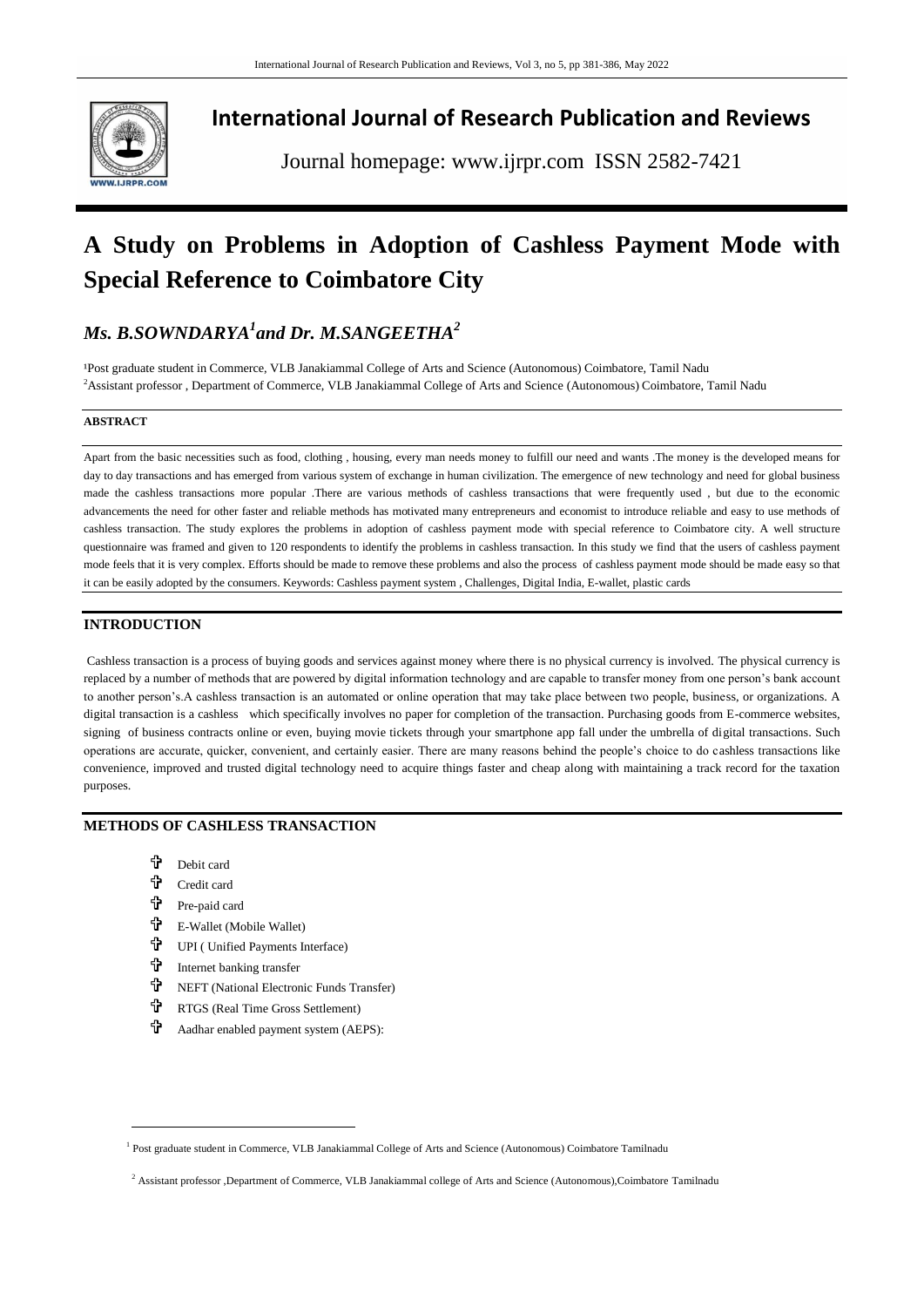#### **STATEMENT OF THE PROBLEM**

 In population India is the second position in the world. Still Indian economy is the developing economy in the world. So the government of India taking some initiatives to develop our economy. Our honourable Prime Minister introduce the digital India for adopting the technology and maintains all transactions should be digitalized in the country. In order to accelerate the execution of the concept of digital economy. There are several cashless payment system were introduced in India such as online payments NEFT, RTGS, mobile wallets, E-Payments etc. Even government has restricted for cash transaction and pushed people to adopt and implement cashless transactions. The present study is attempt to analyse the problems in adoption of cashless payment mode with special reference to Coimbatore city.

# **OBJECTIVES OF THE STUDY**

- To study the level of adoption in cashless transaction.
- To analyse the various modes of cashless transaction.
- To understand the effects of cashless transaction methods on consumers.
- $\mathbf{\hat{P}}$  To find out the problems and challenges faced by the consumers by adopting cashless payment.

# **HYPOTHESIS OF THE STUDY**

- 1. There is no significant association between monthly income of the respondents and the purpose of using cashless transaction.
- 2. There is no significant association between occupation of the respondents and their level of satisfaction towards cashless payments.
- 3. There is no significant association between educational qualification of the respondents and obstacles faced by the respondents while using cashless transaction.

# **SCOPE OF THE STUDY**

The scope of the research is to identify the impact of cashless transaction with reference to Coimbatore city. This research is based on primary and secondary data. The study helps to gain knowledge about the various types of cashless payment mode and the problems faced by the consumers while adopting cashless transactions. This research will facilitate solution on problem in utilization of cashless payment system to consumers who are widely users of cashless system in daily life.

# **RESEARCH METHODOLOGY**

 Research in common refers to a search for knowledge. Research methodology is a way to systematically solve the research problem. It is a systematic tools and purposive investigation of facts of an objective of analysing the problems in adoption of cashless payment. The study was conducted in Coimbatore city. Out of the entire population 120 respondents were chosen as the sample. The sampling design used in this project is convenient sampling. The are two types of data collection primary and secondary data and two types of tools are used for data analysing Simple percentage and Chi-square.

### **SIMPLE PERCENTAGE**

Percentage base analysis helps to find which factors is significant among a number of factors.

#### *CHI-SQUARE*

A chi-square which is used to test the measures of expectation compare to actual observes (or) model value.

# **LIMITATIONS OF THE STUDY**

- The time factor is the main limitations of study as the project was restricted to small period.
- The study is confined to limited audience only.
- Another problem which I face was that people were hesitating to give information about their views freely.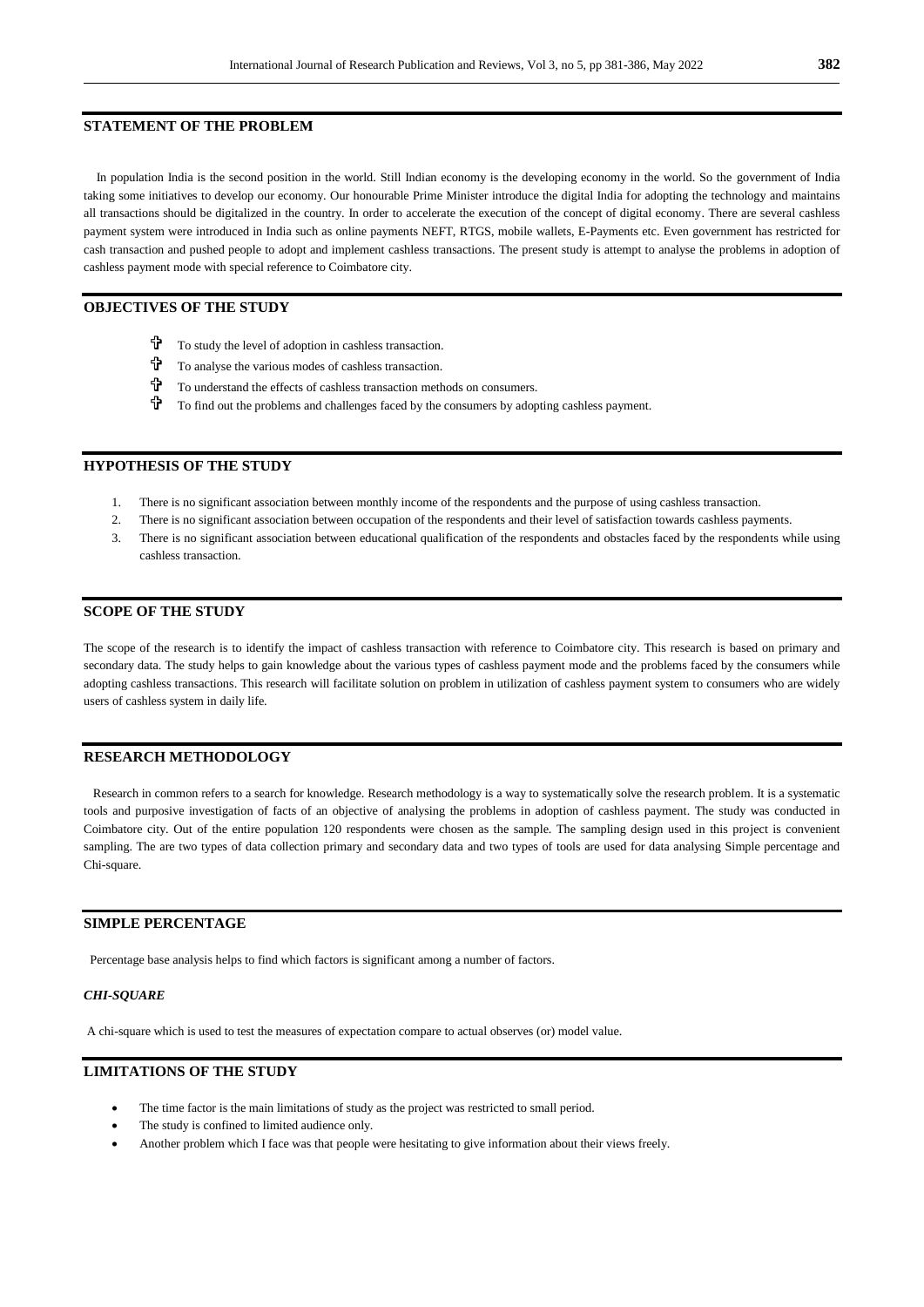#### **REVIEW OF LITERATURE**

**KOKILA AND USHADEVI (2017)<sup>1</sup>**, in his research paper titled, "A study on consumer behaviour on cashless transaction in U.T. of puducherry. The paper was focused towards understanding the awareness and trust among the customers about cashless transactions. It was seen that people were aware about the cashless transaction but were still in doubt with implementing the same in daily routine.

**SHRIKALA K.K.(2017**<sup>)</sup>, in his research paper titled, "Cashless transaction: Opportunities and Challenges with special reference to Kodagu district of Karnataka .The paper is aimed to find out the opportunities available in the rural part of India and the challenges which may be faced while moving towards cashless economy.

**BINDRA AND BINDHIYA (2017)<sup>3</sup>**, in his research paper titled, "Going cashless", stepping towards Digital India.The study is focused to find out the benefits and challenges and the growth prospects in India on the path of the moving digital India. The study shows the digital India will bring a huge growth in GDP of India and will also have other benefits are the society and the economy as well.

**KARAMJEET KAUR AND DR ASHUTOSH PATHAK (2016)<sup>4</sup>** have explained in their research paper titled "E – Payment System on E-Commerce in India" the different types of cashless transactions methods including their functionality and processing. They have revealed that it is quite difficult, but not impossible, to suggest that which payment is best comfortable mode.

#### **ANALYSIS AND INTERPRETATION**

# **S.NO DEMO RAPHIC PERCENTAGE %**  1 Gender Nale 57 Female 43 2 Age 15-25 years 38 26-35years 32 36-45years 23 46-55 years 7 Above 55 years and the same state of the same state of the same state of the same state of the same state of the same state of the same state of the same state of the same state of the same state of the same state of the s 3 Between School level 29 Graduate 61 Post graduate 10 Others and the set of the set of the set of the set of the set of the set of the set of the set of the set of the set of the set of the set of the set of the set of the set of the set of the set of the set of the set of th 4 Monthly Income 10,000-20,000 48 20,001-30,000 27 30,001-40,000 16 Above 40,000 9 5 Occupation Student 32 Employee 43 Business 13 House wife 12 Others **-**6 Nature of Family Joint family 38 Nuclear family 62

#### **DEMOGRAPHIC PROFILE OF THE RESPONDENTS**

Source : Primary data

#### **INTERPRETATION**

The above table clearly states that demographic profile of the respondents. Majority of the respondents falls in the age group of 15-25 years and most of them are male. Majority of them are graduates. Majority of the respondents monthly income falls between Rs.10,000 - Rs.20,000. Most of the respondents are employees. Majority of the respondents are in nuclear family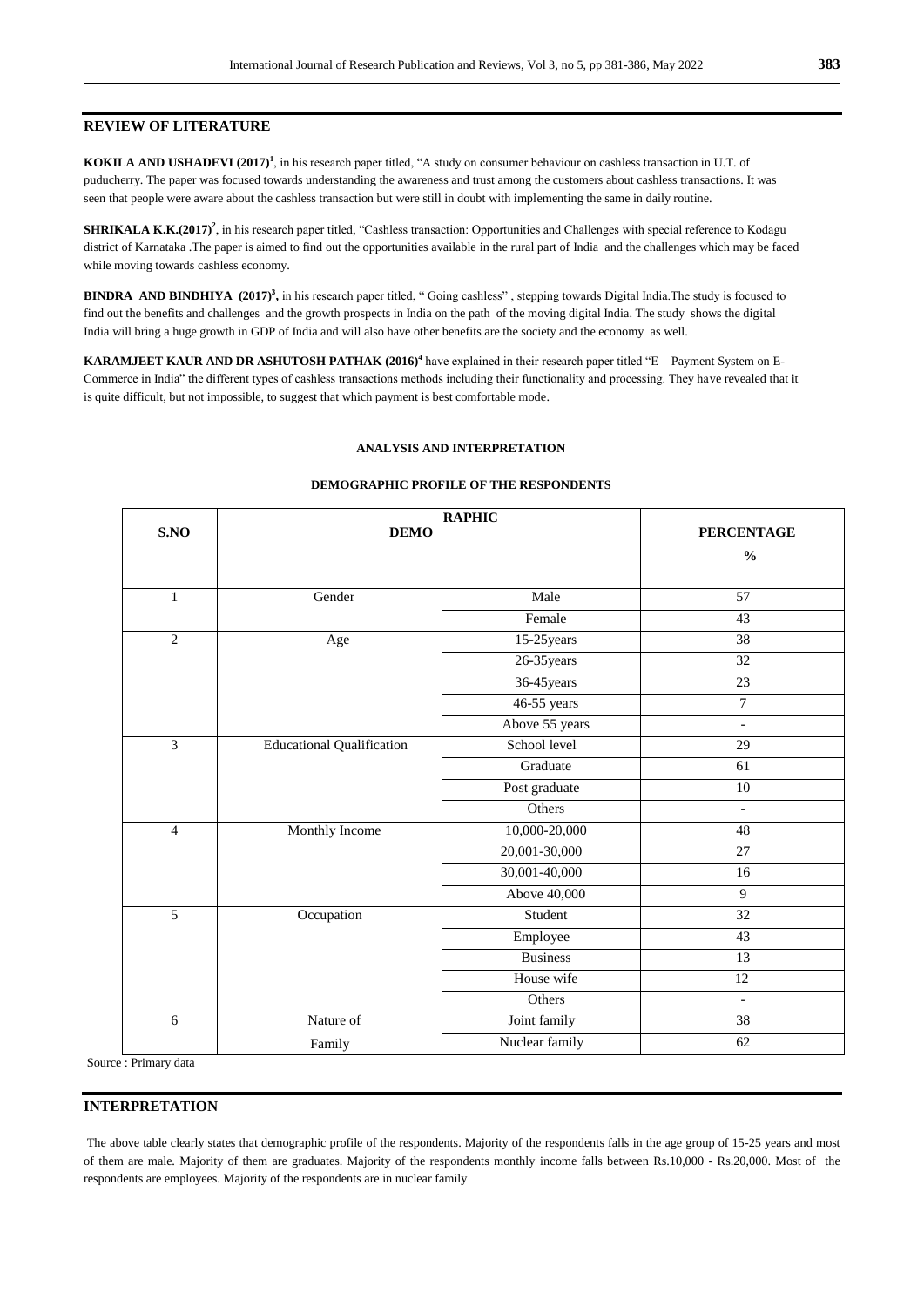#### **Chi- Square table : 1**

**H0-**There is no significant association between monthly income of the respondents and the purpose of using cashless transaction. Source: Primary data

| <b>Particulars</b>                                          | DF | Chi-square value | <b>Table value</b> | <b>Remark</b> |
|-------------------------------------------------------------|----|------------------|--------------------|---------------|
|                                                             |    |                  |                    |               |
| Monthly income and purpose of using<br>cashless transaction | 4  | 12.74            | 16.92              | Accepted      |
|                                                             |    |                  |                    |               |

The calculated chi-square value at 5% level of significance is (12.74) is lesser than the table value (16.92). Hence the hypothesis is accepted.Therefore there is no significant association between monthly income of the respondents and purpose of using cashless transactions.

#### **Chi- Square table : 2**

 **H0-**There is no significant association between occupation of the respondents and their level of satisfaction towards various modes of cashless transactions.

| <b>Particulars</b>                         | DF | Chi-square value | <b>Table value</b> | <b>Remark</b> |
|--------------------------------------------|----|------------------|--------------------|---------------|
|                                            |    |                  |                    |               |
| Occupation and their level of satisfaction |    |                  |                    |               |
| towards various modes                      |    | 28.64            | 26.30              | Rejected      |
|                                            |    |                  |                    |               |
|                                            |    |                  |                    |               |
|                                            |    |                  |                    |               |
| $\mathbf{r}$ .<br>$\sim$<br>$\mathbf{1}$   |    |                  |                    |               |

Source : Primary data

The calculated chi-square value at 5% level of significance is (28.64) is higher than the table value (26.30). Hence the hypothesis is rejected. Therefore there is significant association between occupation of the respondents and their satisfaction towards various modes of cashless transactions.

#### **Chi- Square table : 3**

**H0-**There is no significant association between educational qualification of the respondents and the obstacles faced by the respondents while adopting cashless transactions.

| <b>Particulars</b>                                                      | DF             | Chi-square value | <b>Table value</b> | <b>Remark</b> |
|-------------------------------------------------------------------------|----------------|------------------|--------------------|---------------|
| Educational qualification and the<br>obstacles faced by the respondents | $\overline{4}$ | 8.275            | 16.92              | Accepted      |
|                                                                         |                |                  |                    |               |
|                                                                         |                |                  |                    |               |

Source : Primary data

The calculated chi-square value at 5% level of significance is (8.275) is lesser than the table value (16.92). Hence the hypothesis is accepted. Therefore there is no significant association between educational qualification of the respondents and the obstacles faced by the respondents while adopting cashless transactions.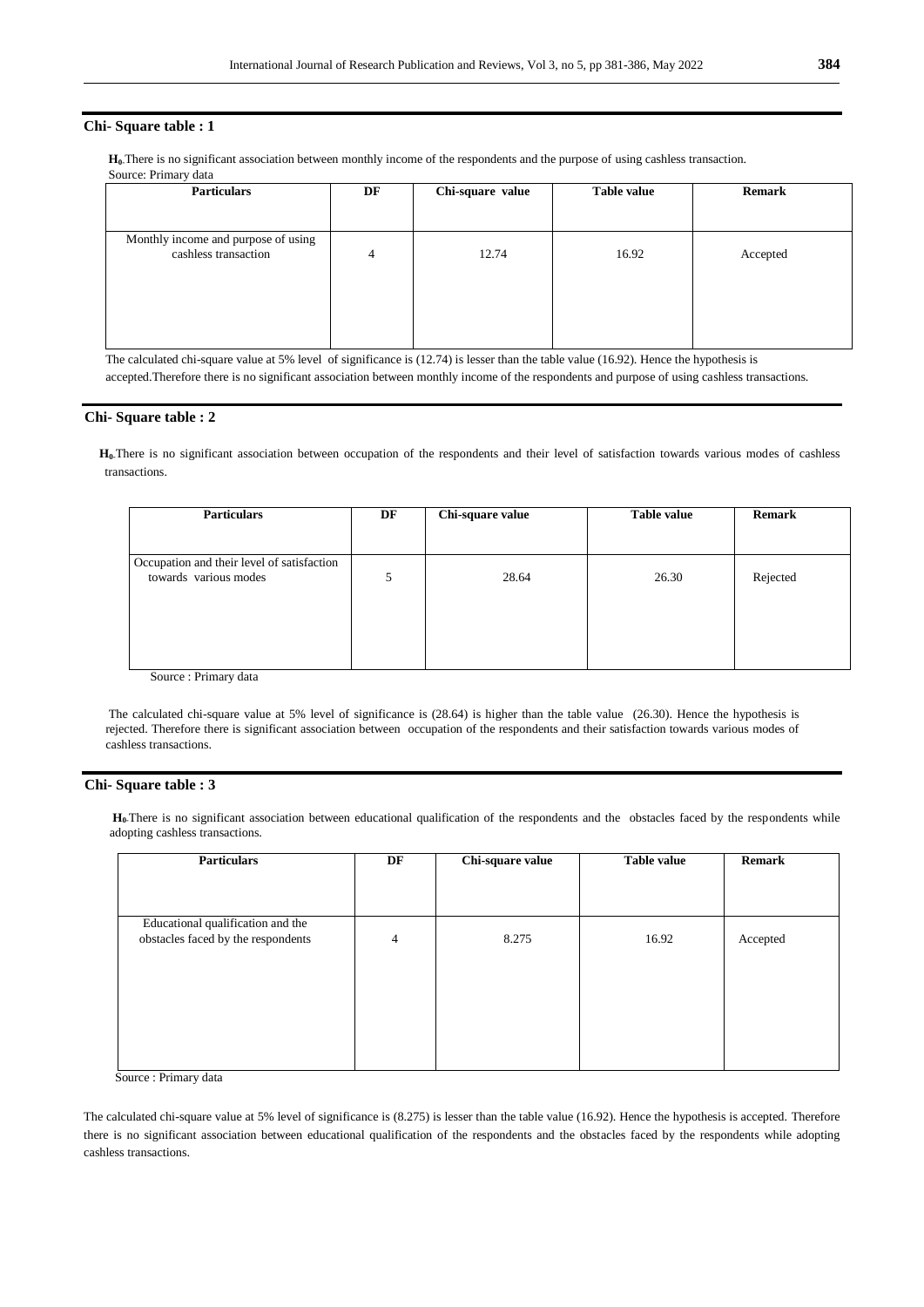#### **RESULT AND DISCUSSION**

- 1. Majority 57% of the respondents are male.
- 2. Majority 38% of the respondents are between the age group of 15-25 years.
- 3. Majority 61% of the respondents are graduates.
- 4. Majority 43% of the respondents belongs to the occupation of employees.
- 5. Majority 55% of the respondents are unmarried.
- 6. Majority 62% of the respondents are in Nuclear family.
- 7. Majority 40% of the respondents has 4 members in the family.
- 8. Majority 48% of the respondents income level is Rs.10,000 -Rs.20,000.
- 9. 100% of the respondents having bank account.
- 10. 100% of the respondents are register for E-banking.
- 11. 100% of the respondents making cashless payments.
- 12. Majority 38% of the respondents are came to know about the cashless payments through social media.
- 13. Majority 53% of the respondents are known about digishala channel to promote digital payments.
- 14. Majority 49% of the respondents preferred debit & credit card is the most comfortable mode of cashless payment.
- 15. Majority 56% of the respondents are influenced by the factor reduced transaction time.
- 16. Majority 48% of the respondents using cashless transaction for the purpose of utility and bill payment.
- 17. Majority 36% of the respondents are using cashless transaction from 2 to 4 times in month.
- 18. Majority 40% of the respondents are satisfied with various modes of cashless payments.
- 19. Majority 56% of the respondents are facing obstacles while adopting cashless transaction.
- 20. Majority 39% of the respondents feels that the security of mobile payment is the problem towards cashless transactions.
- 21. Majority 29% of the respondents agreed that the poor connectivity is the challenge for the consumers in adopting cashless transaction.
- 22. Majority 35% of the respondents agreed that complicate procedure is the challenge for the consumers in adopting cashless transaction.
- 23. Majority 45% of the respondents agreed that lack of technical knowledge is the challenge for the consumers in adopting cashless transaction.
- 24. Majority 37% of the respondents agreed that virus problem & others is the challenge for the consumers in adopting cashless transaction.
- 25. Majority 38% of the respondents are opinioned that the various modes of cashless payment is good.
- 26. Majority 47% of the respondents agreed that the transactions are secured in cashless payment.
- 27. Majority 36% of the respondents loading money more than Rs.1,500 for cashless payment on monthly basis.

#### **FINDINGS OF CHI-SQUARE ANALYSIS**

- 1. There is no significant association between monthly income of the respondents and their purpose of using cashless transaction.
- 2. There is significant association between occupation of the respondents and their level of satisfaction towards various modes of cashless payments.
- 3. There is no significant association between educational qualification of the respondents and the obstacles faced by the respondents while adopting cashless transaction.

## **SUGGESTIONS**

- The lack of technology knowledge is the least concern of the current generation. However, the banks and other institutions should conduct camps and awareness programme regarding the use of cashless payment technology which will encourage the people to use more of these methods.
- Poor network connectivity and communication links pose negative effect on the adoption of cashless banking system; therefore, banks should always work on improving their communication links to avoid customer dissatisfaction.
- In the study, many customers revealed that the privacy and security are important while doing cashless transactions. Therefore, banks are suggested to make effective technological changes by bringing more innovative solutions in the banks so that opportunities can be availed efficiently by the customers.
- For promoting the digital transaction different incentives and schemes should be provided by the government.

# **CONCLUSION**

The usage of digital payment apps day by day getting more familiarity in our country. The cashless transactions had been more intensive in familiar channels such as NEFT, RTGS, Internet banking, Mobile/E-wallet etc. In this study we found that many problems are restricting consumers to adopt cashless payment mode. The users of cashless payment mode feels that it is very complex. The have lack of trust for payment system and also it risky to share their personal information like account number, branch name etc. Efforts should be made to remove these problems and also the process of payment using cashless system should be made easy .So that the cashless payment mode can be adopted successfully by the consumers.